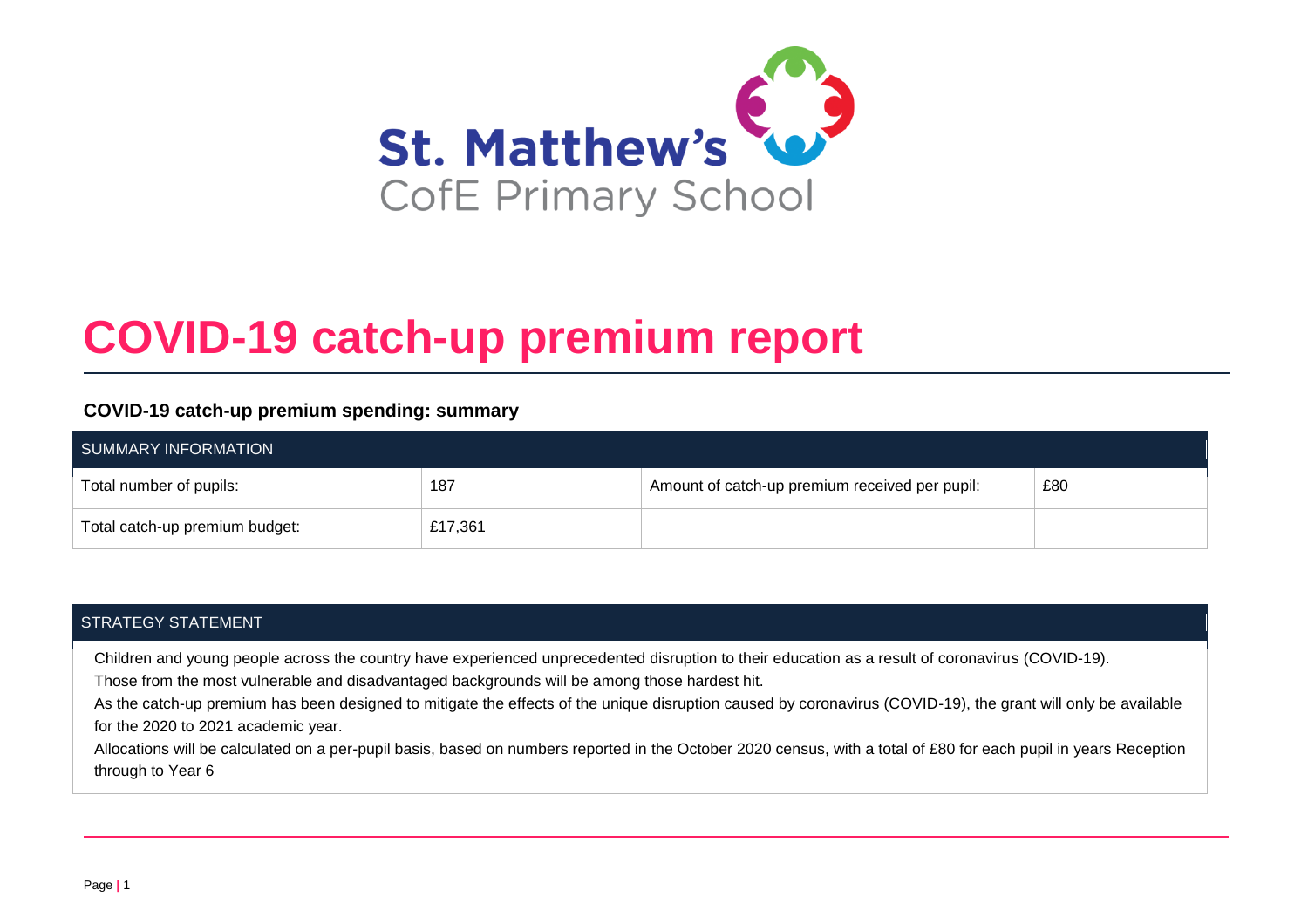|                    | BARRIERS TO FUTURE ATTAINMENT |
|--------------------|-------------------------------|
| Academic barriers: |                               |
| A                  | Poor literacy/numeracy levels |
| B                  | Poor resilience/aspirations   |
| С                  | Lack of experiences           |

# **Barriers to learning**

|                           | ADDITIONAL BARRIERS                   |
|---------------------------|---------------------------------------|
| <b>External barriers:</b> |                                       |
| D                         | Home learning environment             |
| E.                        | Parental engagement in their learning |
|                           | Resources to support learning at home |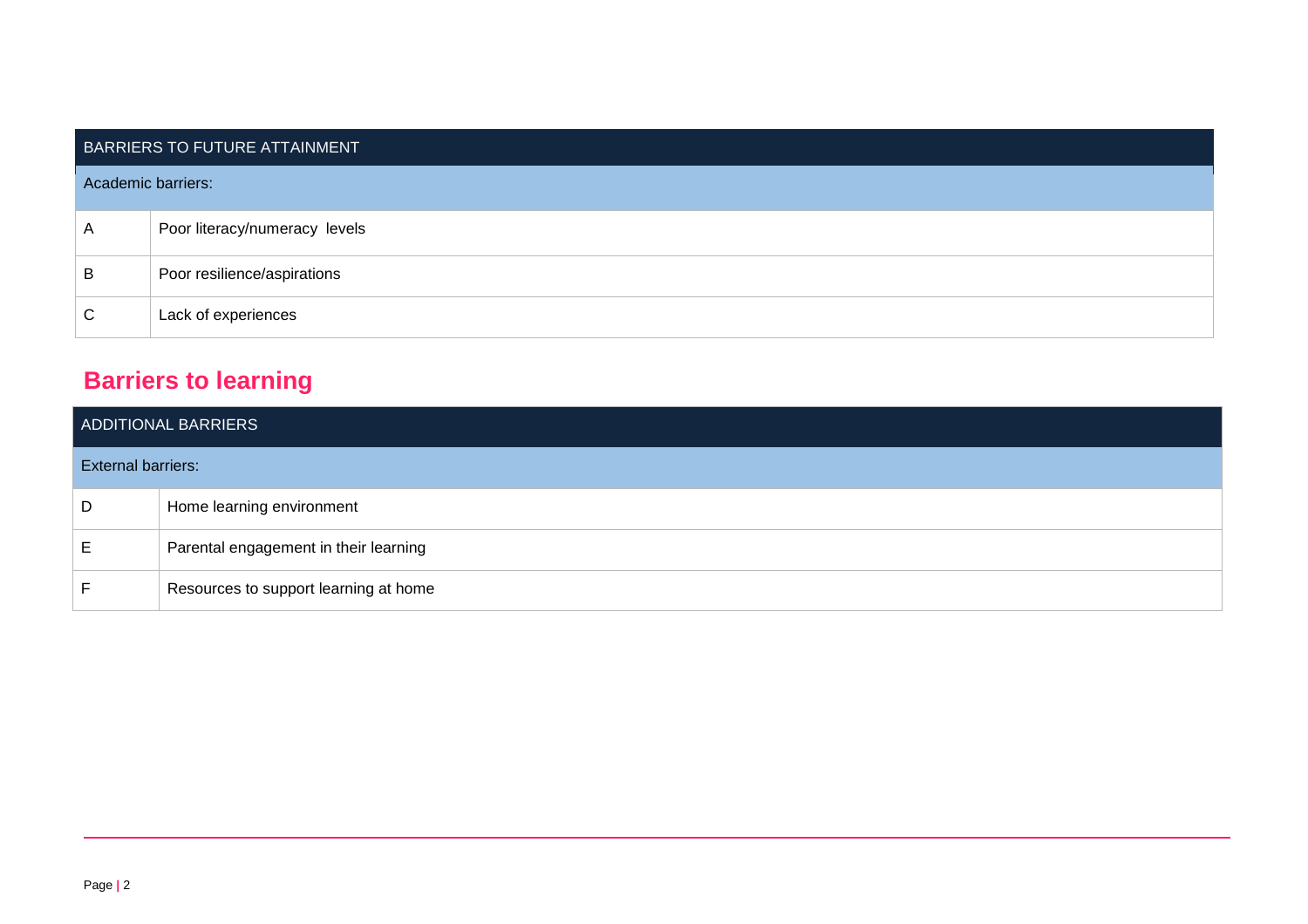| Use of Funds                                                                                                                                                                                                                                                                                                                                                                                                                                                                                                                                                                                                                                                                       | <b>EEF Recommendations</b>                                                                                                                                                                                                                                                                                                                                                                                                                                                                                                        |
|------------------------------------------------------------------------------------------------------------------------------------------------------------------------------------------------------------------------------------------------------------------------------------------------------------------------------------------------------------------------------------------------------------------------------------------------------------------------------------------------------------------------------------------------------------------------------------------------------------------------------------------------------------------------------------|-----------------------------------------------------------------------------------------------------------------------------------------------------------------------------------------------------------------------------------------------------------------------------------------------------------------------------------------------------------------------------------------------------------------------------------------------------------------------------------------------------------------------------------|
| Schools should use this funding for specific activities to support their pupils to catch<br>up for lost teaching over the previous months, in line with the guidance on curriculum<br>expectations for the next academic year.<br>Schools have the flexibility to spend their funding in the best way for their community<br>and circumstances.<br>To support schools to make the best use of this funding, the Education Endowment<br>Foundation (EEF) has published a coronavirus (COVID-19) support guide for schools<br>with evidence-based approaches to catch up for all students. This document can be<br>used to help direct additional funding in the most effective way. | The EEF advises the following:<br>Teaching and whole-school strategies<br>$\triangleright$ Supporting great teaching<br>$\triangleright$ Pupil assessment and feedback<br>$\triangleright$ Transition support<br>Targeted approaches<br>$\triangleright$ One to one and small group tuition<br>$\triangleright$ Intervention programmes<br>$\triangleright$ Extended school time<br>Wider strategies<br>$\triangleright$ Supporting parent and carers<br>$\triangleright$ Access to technology<br>$\triangleright$ Summer support |

# **Planned expenditure for upcoming year.**

| Quality of teaching for all                                                      |                                                                                                           |                                                                                                                        |            |                               |
|----------------------------------------------------------------------------------|-----------------------------------------------------------------------------------------------------------|------------------------------------------------------------------------------------------------------------------------|------------|-------------------------------|
| Action                                                                           | Intended outcome and success criteria                                                                     | What's the evidence and rationale for this<br>choice?                                                                  | Staff lead | When will you<br>review this? |
| To engage in the Academic<br>Mentoring Programme delivered by<br>the government. | 2 academic tutors employed for spring<br>and summer term to support Maths and<br>English teaching in KS2. | Highly qualified staff will become a part of<br>the St Matthew's team to support high quality<br>teaching and learning | KR         | Easter 2021                   |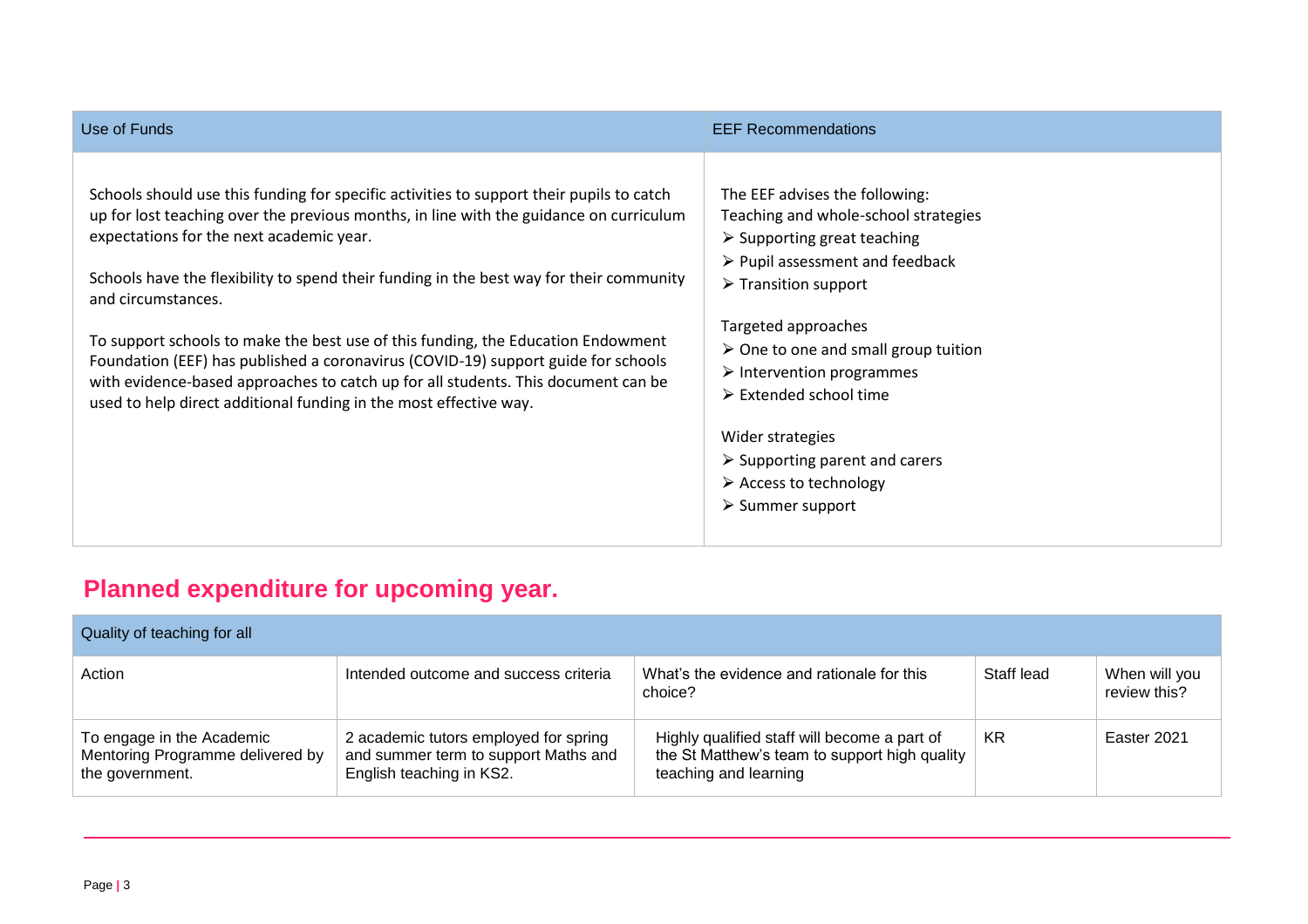| To deliver quality activities to<br>support all pupils' well-being and<br>mental health.               | All children will feel happy and safe and<br>are ready to engage in learning.                     | Children and families will feel anxious about<br>returning to school. Through appropriate<br>activities this can be eased and children will<br>feel supported ready to learn. | KR/AW and<br>class teachers | Apr 2021      |
|--------------------------------------------------------------------------------------------------------|---------------------------------------------------------------------------------------------------|-------------------------------------------------------------------------------------------------------------------------------------------------------------------------------|-----------------------------|---------------|
| To ensure on-going assessment is<br>informing planning to close gaps on<br>missed learning.            | Gaps are identified and appropriate<br>planning for quality teaching and<br>learning is in place. | All children will be at different levels.<br>Assessing the gaps will ensure all make the<br>best possible progress.                                                           | AW and all<br>staff         | Dec/Apr 2021  |
| To ensure phonic assessments are<br>a carried out to allow successful<br>delivery of the R/W/Inc prog. | Children assessed and grouped<br>appropriately to ensure best learning<br>can take place.         | Some children will have had little exposure to<br>English. An accurate picture of where each<br>individual is at is needed to ensure the<br>programme meets individual needs. | LW/EB/NE                    | Dec/ Apr 2021 |
|                                                                                                        |                                                                                                   |                                                                                                                                                                               | Total budgeted cost:        | £8,614        |

| <b>Targeted Support</b>                                                                                                                                                                          |                                                                                                       |                                                                                                          |            |                               |
|--------------------------------------------------------------------------------------------------------------------------------------------------------------------------------------------------|-------------------------------------------------------------------------------------------------------|----------------------------------------------------------------------------------------------------------|------------|-------------------------------|
| Action                                                                                                                                                                                           | Intended outcome and success criteria                                                                 | What's the evidence and rationale for this<br>choice?                                                    | Staff lead | When will you<br>review this? |
| To deliver 1-to-1 and small group<br>tuition to identified children. These<br>groups will be supported by<br>teachers targeting knowledge gaps<br>and revision of areas of learning<br>required. | Trained teachers to deliver 1:1 and<br>small group tuition before, during and<br>after the school day | Children will respond best to staff who they<br>know and feel comfortable with.                          | Wing leads | Dec 2021<br>Apr 2021          |
| To deliver 1:1 and small group<br>nurture sessions for pupils who need<br>support with well-being                                                                                                | Trained pastoral staff to deliver nurture<br>support sessions during the school day                   | Pupils will need guidance with staff they feel<br>safe with in order to be ready to learn<br>effectively | MS/LB/CH   | Apr 2021                      |